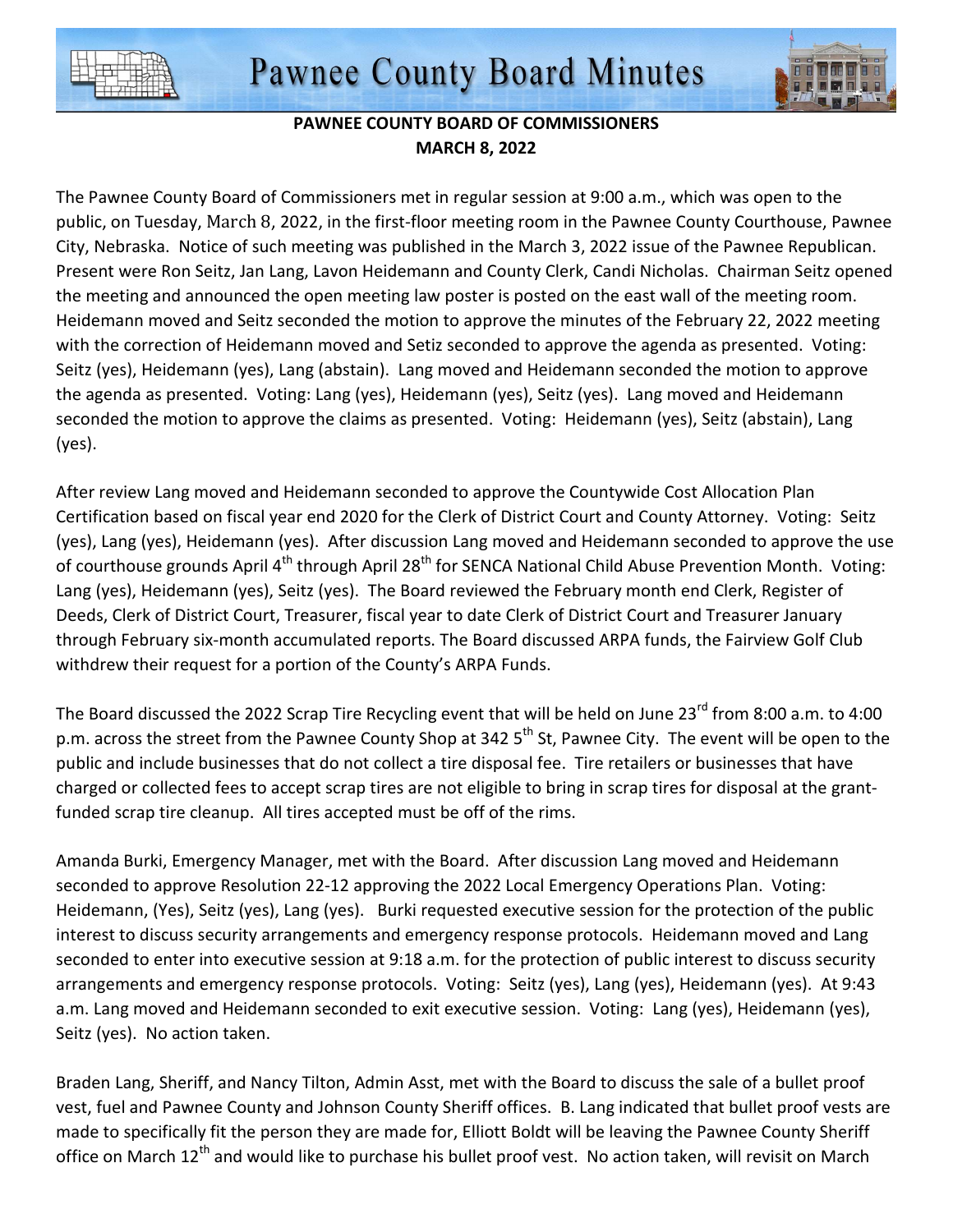



22. Tilton discussed the Casey's credit card account, US Bank credit cards will be issued to the Sheriff deputies to purchase fuel with and the Casey's credit card account will be closed.

B. Lang requested executive session for the protection of the public interest to discuss Pawnee and Johnson County offices. Lang moved and Heidemann seconded to enter into executive session at 10:11 a.m. for the protection of public interest to discuss the Pawnee County and Johnson County Sheriff offices. Voting: Seitz (yes), Lang (yes), Heidemann (yes). At 10:37 Lang moved and Heidemann seconded to exit executive session. Voting: Lang (yes), Heidemann (yes), Seitz (yes). No action taken.

Vickie Wiers, Assessor, met with the Board to discuss requesting ARPA funds for the Pawnee County Historical Society. No action taken.

Ashley Griess, Chief Probation Officer District 1 Probation, met with the Board and requested access to the Pawnee County Courthouse before courthouse hours for drug testing probation clients. The need would be for random testing approximately two to three days per week for eight to ten people to commence prior to courthouse opening. No action taken, will revisit on March 22.

Chris Rauner, Hwy Supt, met with the Board. Chris gave the rock report. Chris discussed various projects and equipment. After discussion Lang moved and Heidemann seconded to approve Resolution 22-13 to authorize the signing of the Project Program Agreement between Pawnee County and the NDOT for Project Number STWD-CBMP(6) County Bridge Match Program. Voting: Heidemann (yes), Seitz (yes), Lang (yes).

The following claims were reviewed and signed:

NET PAYROLL 35214.97; FWH 3084.04; SWH 1383.18; FICA 5633.16; MICA 1317.48; NATIONWIDE RETIREMENT 1460.00; RETIREMENT 5542.46; DELTA DENTAL 441.81; AMERITAS 143.80; AMERICAN HERITAGE 125.29; MADISON LIFE 91.15; UNITED HEALTHCARE 13927.00; DIRECT DEPOSIT FEE 10.00;

## **GENERAL FUND:**

Blue Rivers Area Agency on Aging, services 765.00; Capitol Business Systems, copier usage 57.66; Capital Business Systems, lease and usage 170.89; Casey's, fuel 661.97; City of Pawnee City, sewer/water 82.11; Constellation Energy, 480.89; Den's Country Meats, fuel 203.01; J.F. Ahern, annual sprinkler inspection 325.00; Johnson County Clerk, emergency manager quarterly 4866.41; Kyle's Service Center, repairs 25.00; MIPS, programs & support 2144.44; NACO, registration SE Dist Mtg, Lang, Seitz 70,00; NPPD 510.84; NE Weed Control Assn, registration Kerl 165.00; Pawnee County Memorial Hospital, testing 28.00; Pawnee County Sheriff, service fee 77.82; Pawnee Republican, publishing 588.55; Planet Technologies, data processing 844.80; Quill, supplies 29.99; Ron Seitz, mileage Kearney workshop 111.74; Soarin Group, IT security 825.00; State Fire Marshall, annual elevator inspection 120.00; TK Elevator Corp, Maintenance service 294.48; Pawnee True Value, janitor supplies 102.32; University of NE, registration 4-H Spring conference Moser 65.00; U.S. Bank, Clerk, postage 196.00; Assessor, valuation manuals annual subscription 1048.40; US Postal Service, box rent clerk 130.00; Treasurer 130.00; Sheriff 84.00; Windstream, courthouse telephones 775.40;

## **ROAD/BRIDGE FUND:**